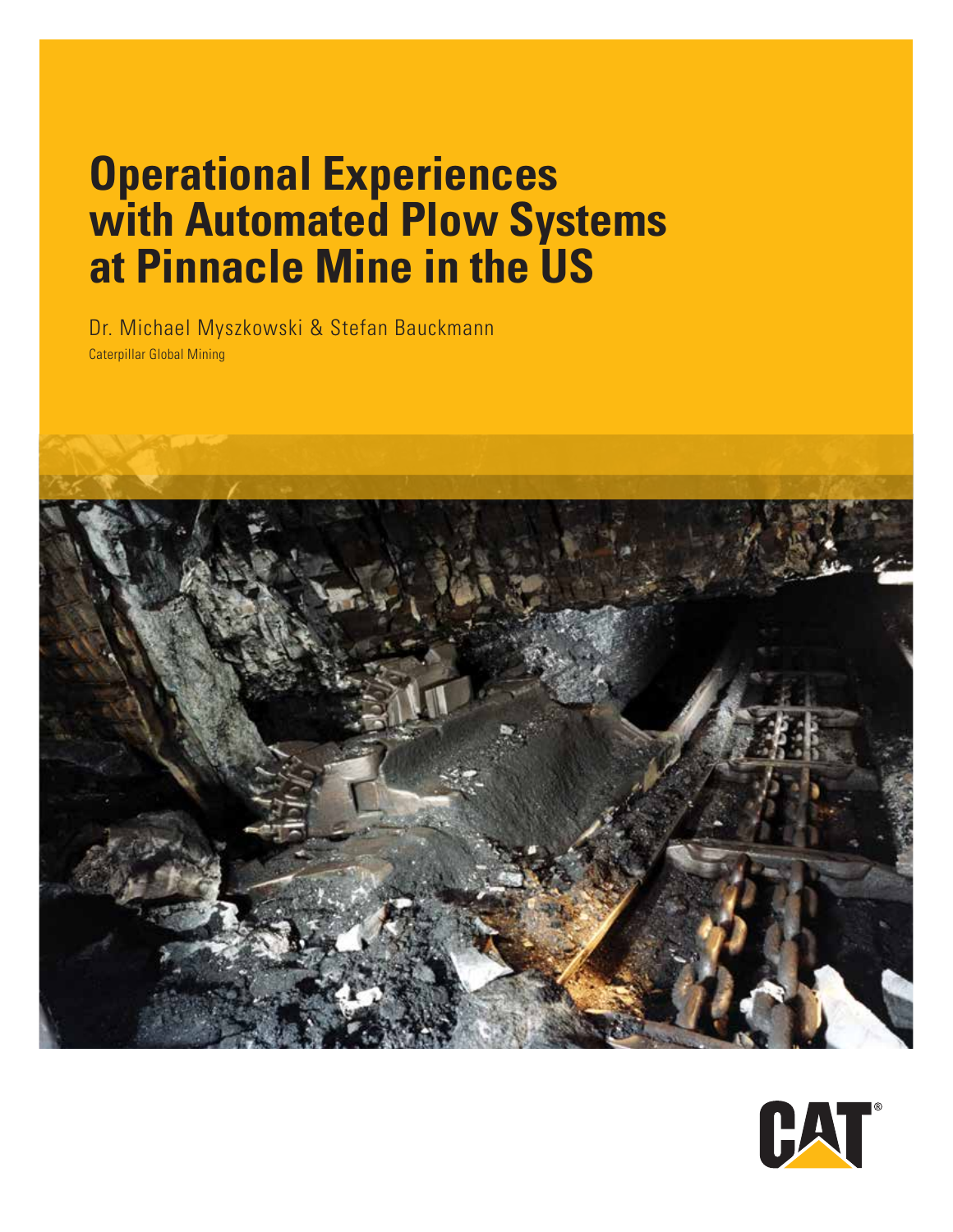## **Table of Contents**

| Abstract 33 |  |
|-------------|--|
|             |  |
|             |  |
|             |  |
|             |  |
|             |  |
|             |  |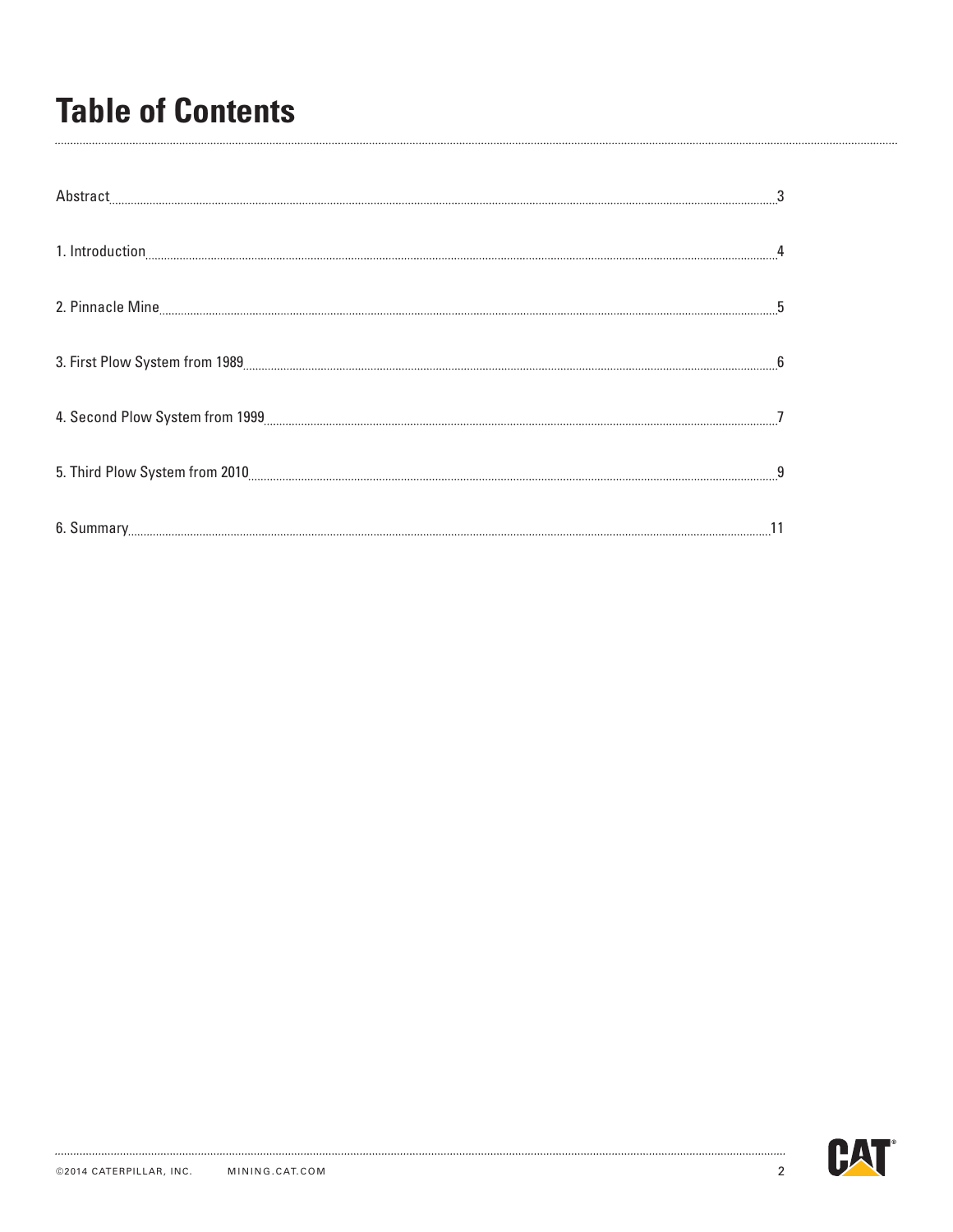# **Abstract**

Coal has been mined at the Pinnacle Mine (former U.S. Steel #50) in West Virginia using plow systems since 1977. Over the decades scores of panels were mined in the Pocahontas coal seam using plow longwalls. In the 1990s the world's first automated plow system was implemented at this coal mine and achieved the world production record of 22,700 tonnes. Pinnacle is currently operating a new modern GH1600 plow system from Caterpillar.

#### **keywords**

Plow systems in the USA, Pinnacle Mine in West Virginia, low seam extraction, longwall, plow technology

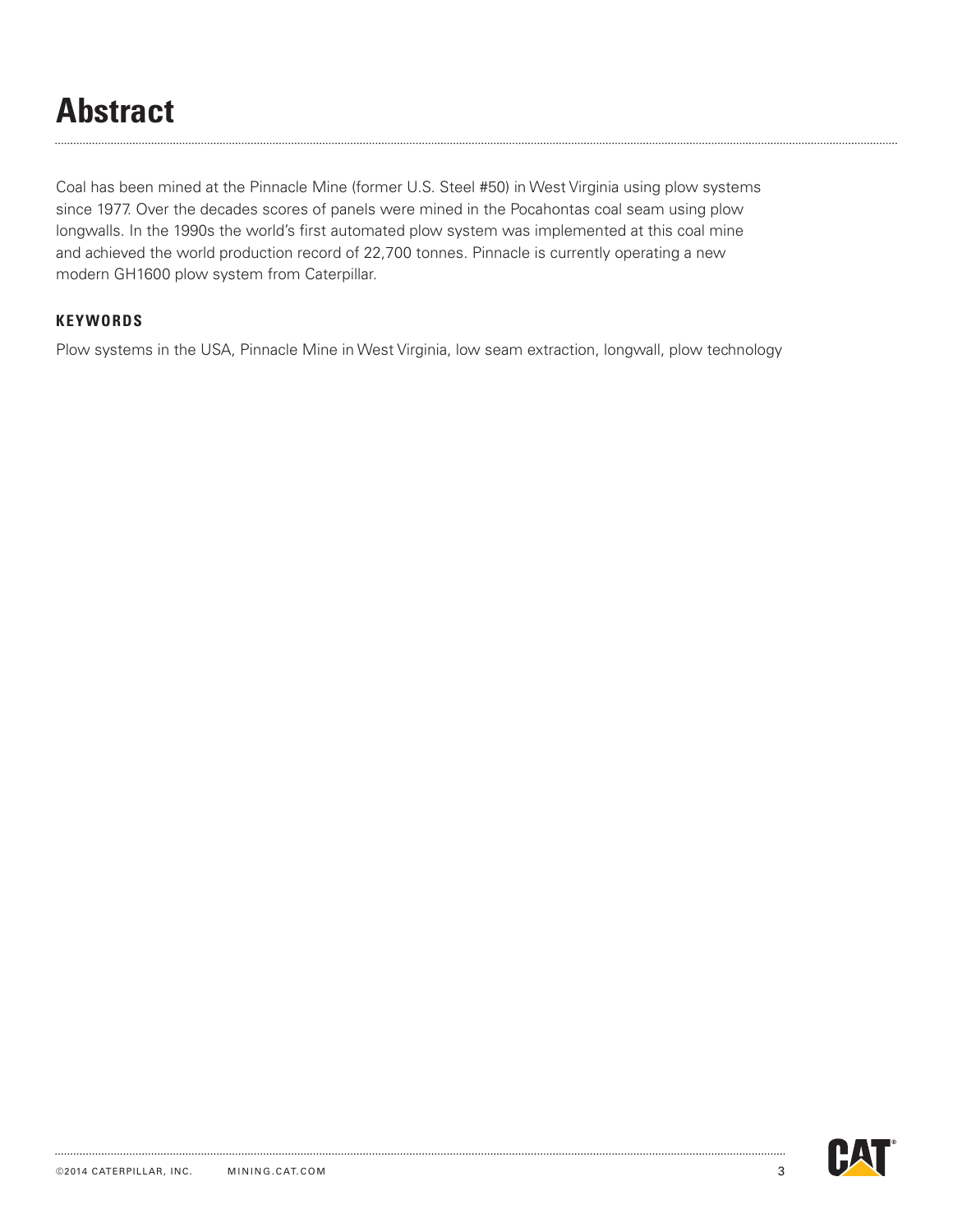# **1. Introduction**

Longwall mining has been in use in the U.S. since the 1950s. In the early years, many plow systems were used there for mining thin seams. At that time, however, plow systems were far inferior to today's technology, with much lower installed power and efficiency and with no comparable level of automation. Since then, thicker seams have been mined and some early improvements to shearers made them the system of choice of miners throughout the country.

In spite of the decreasing number of plow systems in the U.S., the predecessors of Caterpillar's plow product group (Westfalia Lünen, DBT and Bucyrus) have supplied a number of plow systems to the Pinnacle Mine near Pineville, West Virginia over the last 22 years. These plow systems have performed remarkably, even setting a world record.

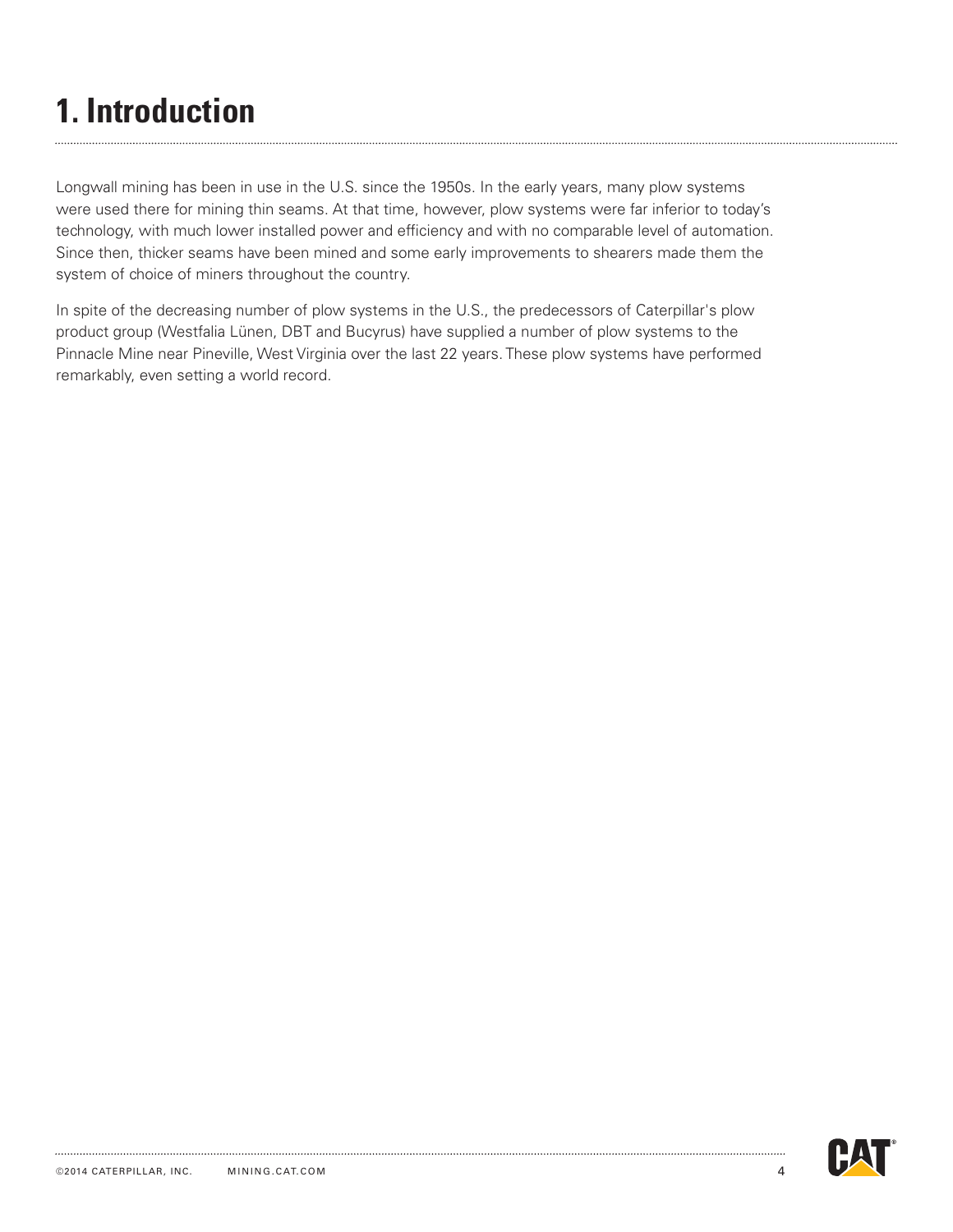# **2. Pinnacle Mine**

The Pinnacle coal mine lies in southwestern West Virginia, near the city of Pineville. All exploitation of black coal at this mine is carried out in the Pocahontas #3 seam. This seam lies at a depth between 300 and 500 m and has a thickness of 1.1 to 1.4 m (1.25 m on average). All mine activities are in horizontal deposits, with an inclination of less than 5 degrees. The coal in the Pocahontas seam is classified as 'easily plowable'.

Since 1977, the mine has used roof-fall exploitation with plows and roof supports. All faces were extracted using the retreat mining system. Initially, four parallel entries were prepared on each side of the face, resulting in very high heading costs. The number of entries was later reduced to three to enable timely preparation of the entries for the next panel, an issue because of the high mining speeds of the plow system. For this reason, transport and conveyance were located in a common entry. The entries at Pinnacle have a height of approximately 1.4 to 1.5 m. Only the main transport and conveyance entries have a height of 2 m. Generally, all entries are anchored.

While the face length was fixed to a maximum of 250 m, the panel length was limited to 2200 m for firedamp prevention reasons. To ensure efficient CH4 control, gas drainage drillings were carried out from the surface, as well as from the entries. Because of strong dust development, greater-than-average water spraying is called for. Initially, coal was transported to the surface by rail carriages, but a central belt conveyor was later installed.

Up until 1989, U.S. Steel Mining Company (USM) #50 mine had two longwall systems with a PF 2 600 VS AFC and a type 7-26 plow. The mine used Hemscheidt roof supports with the Hetronik electric-hydraulic control system. When both these face systems approached the end of their lifespan, it was decided to purchase a new automated plow system. U.S. Steel Mining Company prepared a tender for what was then a revolutionary technology in close collaboration with German mining engineers from the Westerholt mine. One element of that tender was a modern and highly comprehensive plow system with incremental advance of the AFC at high pressure and automatic plowing with automatic reversal of the plow at the face ends.



#### **figure 1.** *Map of U.S. Steel #50 Mine (now Pinnacle Mine) (date April 21, 2000)*

This mine map of U. S. Steel #50 shows the sealed area of former mining activities, as well as the location of future panels. #50 mine has five shafts, one of which is the inclined main shaft (coal and material transportation). Three Continuous Miners are being used for roadway development.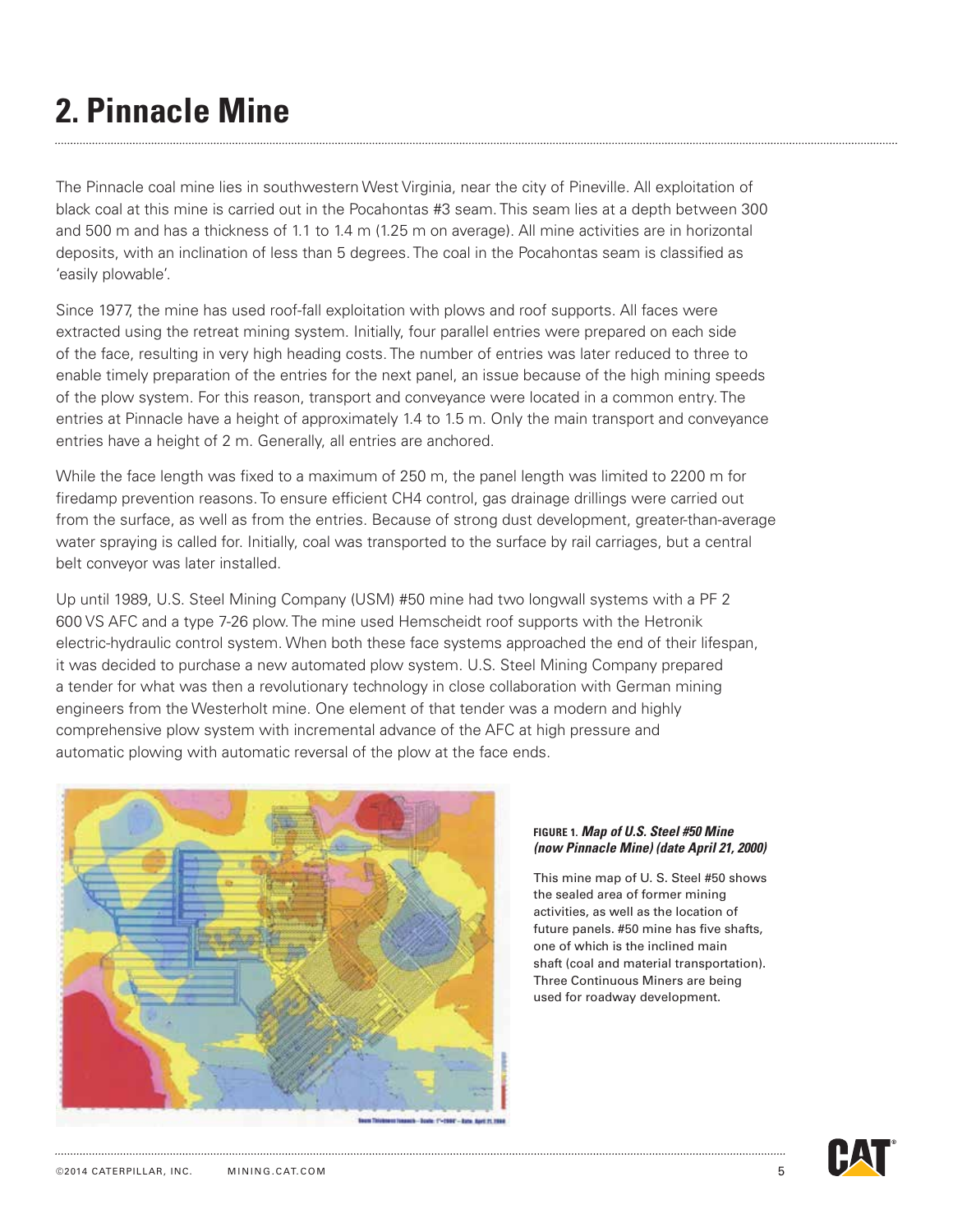## **3. First Plow System from 1989**

The Pinnacle mine has been successfully extracting coal with plow systems since 1977. Bucking the trend toward shearers at the end of the 1980s, USM decided to purchase what was then a state-of-the-art plow system.

In 1989, US Steel's Pinnacle mine became the world's first automated longwall face, eliminating the need for an operator at the face. The mine used a complete Gleithobel plow system with full automation built by Westfalia Lünen (now a part of Caterpillar). The two plow longwall systems delivered to U.S. Steel #50 Mine in 1989 and 1990 by Westfalia Lünen were the world's first fully automated plows, representing the state of the art at the time.

The world's first fully automated longwall system met these specifications:

- Face length: 250 m
- 2-leg roof supports with PM 3 controls, 1.75 m centers
- Installed plow power: 2 x 270 kW
- Plow guide: 9-34 ve
- Plow chain: 30 mm (later 34 mm)
- Plow speed: 1.54 m/s
- AFC width: 900 mm
- Installed AFC power: 2 x 270 kW

In 1991, a new plow guide was implemented, allowing the use of 38x137 mm chain and installation of up to 2 x 400 kW power. In 1994, five years after the start of the system, a new AFC drive system called CST (Controlled Start Transmission) became operational. CST ensured:

- No-load motor start
- Synchronized heavy-load start-up
- Accurate load sharing
- **Excellent overload protection**

The initially defective electronic controls were later (in 1996 and 1997) replaced by the reliable PM 4 system built by DBT (now part of Caterpillar). In 1995, a new 5.7 plow body with all parts exchangeable underground was introduced. In 1999, a new UEL plow planetary gearbox with overload protection came into use, allowing application of up to 500 kW power.



*Lünen used at U.S. Steel #50*

Average production has been in excess of 10.889 clean tonnes per day. The peak production record achieved is 18.145 clean tonnes per day.

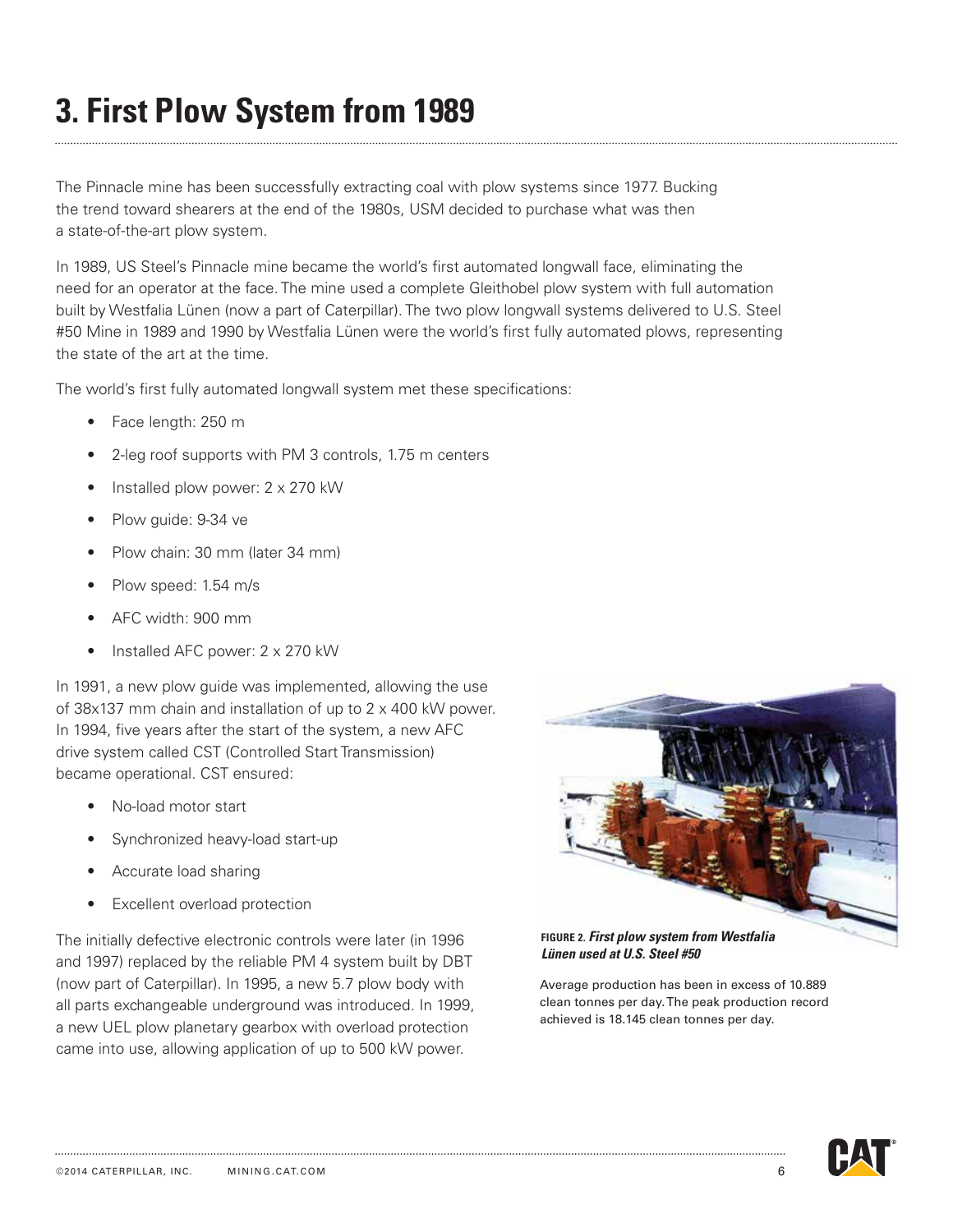#### **4. Second Plow System from 1999**

In 1999 DBT delivered a second fully automated plow system. The technical specifications of that plow were:

- Face length: 319 m
- Installed plow power:  $2 \times 400$  kW with HK 30-2 plow box
- Plow guide: 9-38 ve
- Plow chain: 38 mm
- Plow speed: 1.98 m/s
- Plow body: triple 2.7
- AFC: PF4/1032 mm with cross-frame
- Installed AFC power: 2 x 600 kW
- AFC speed: 1.86 m/s



#### **figure 3.** *Plow system delivered for U.S. Steel #50 mine in 1999*

The plow at the U.S. Steel #50 Mine operates with a large cutting depth of up to 250 mm. This large web results in large loading streams of extracted coal. Experience shows that a single plow body has difficulty loading such a large amount of coal. For this reason, a new triple plow body was developed with bottom bits located near the center of the plow allowing loading of extracted coal at two different points simultaneously. As with the previous plow body, all wear parts were exchangeable underground.



**figure 4.** *The type 2.7 triple plow body used at the U.S. Steel Mine since 1999*

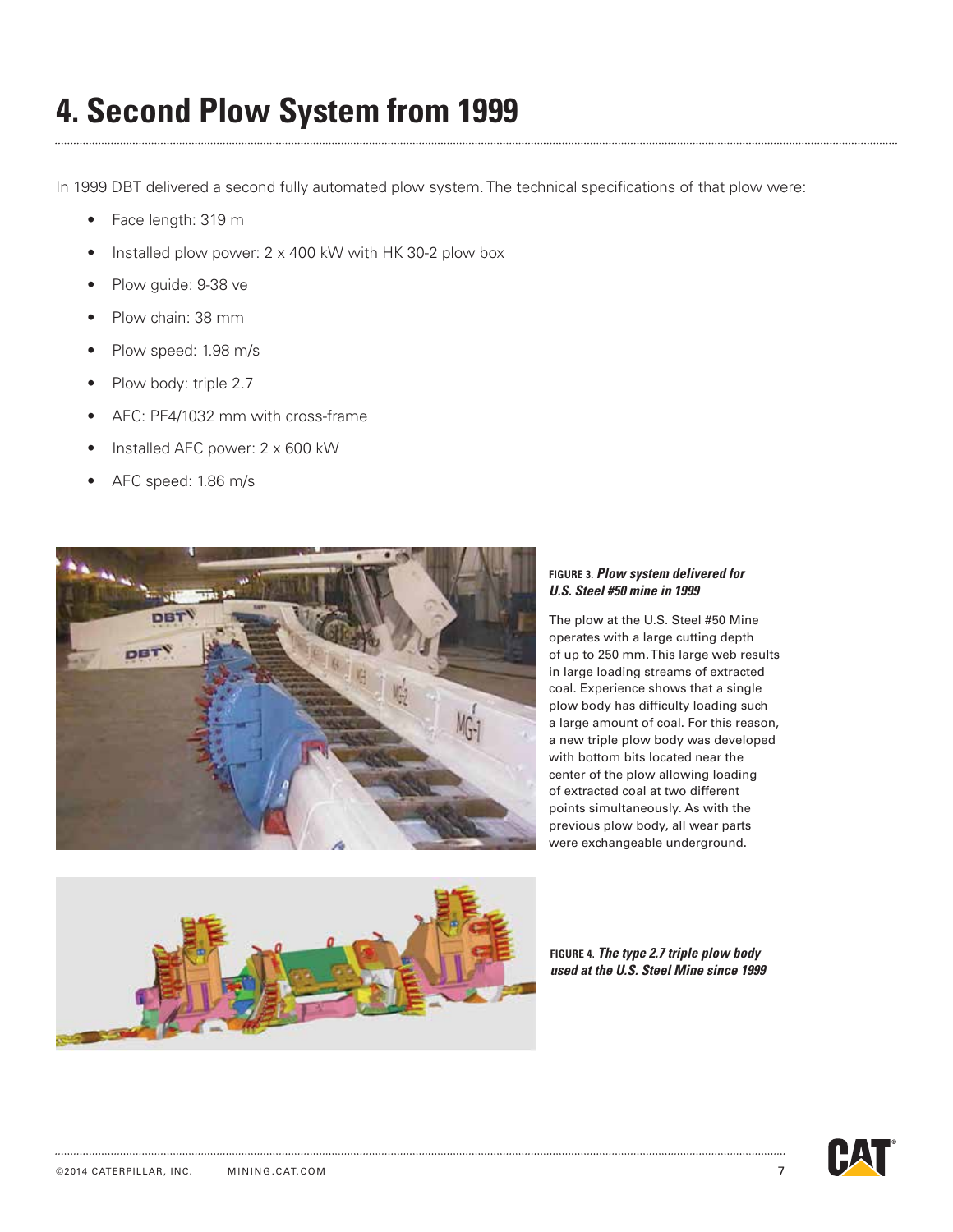### **4. Second Plow System from 1999**

Fig. 5 *(below)* shows panel 7 O in detail, including its three-entry system. The face length was 290 m, and the panel length was 2,800 m. The seam thickness was 1.4 m. Underground installation took place between February and March 2000, with the panel starting production at the end of March.



#### **figure 5.** *Panel 7 O at USM #50*

This plow system reached cutting depths of 240 mm uphill and 220 mm downhill at a seam height of 1.4 m. The plow system achieved production rates of up to 1,400 t/h. Based upon a daily plow run time of 14–16 hours (regularly achieved at #50 mine), daily production of 14,000 to 17,000 t/d of clean coal was achieved. The peak production achieved from that face was 22,700 t/d clean coal, a world record for a plow face.

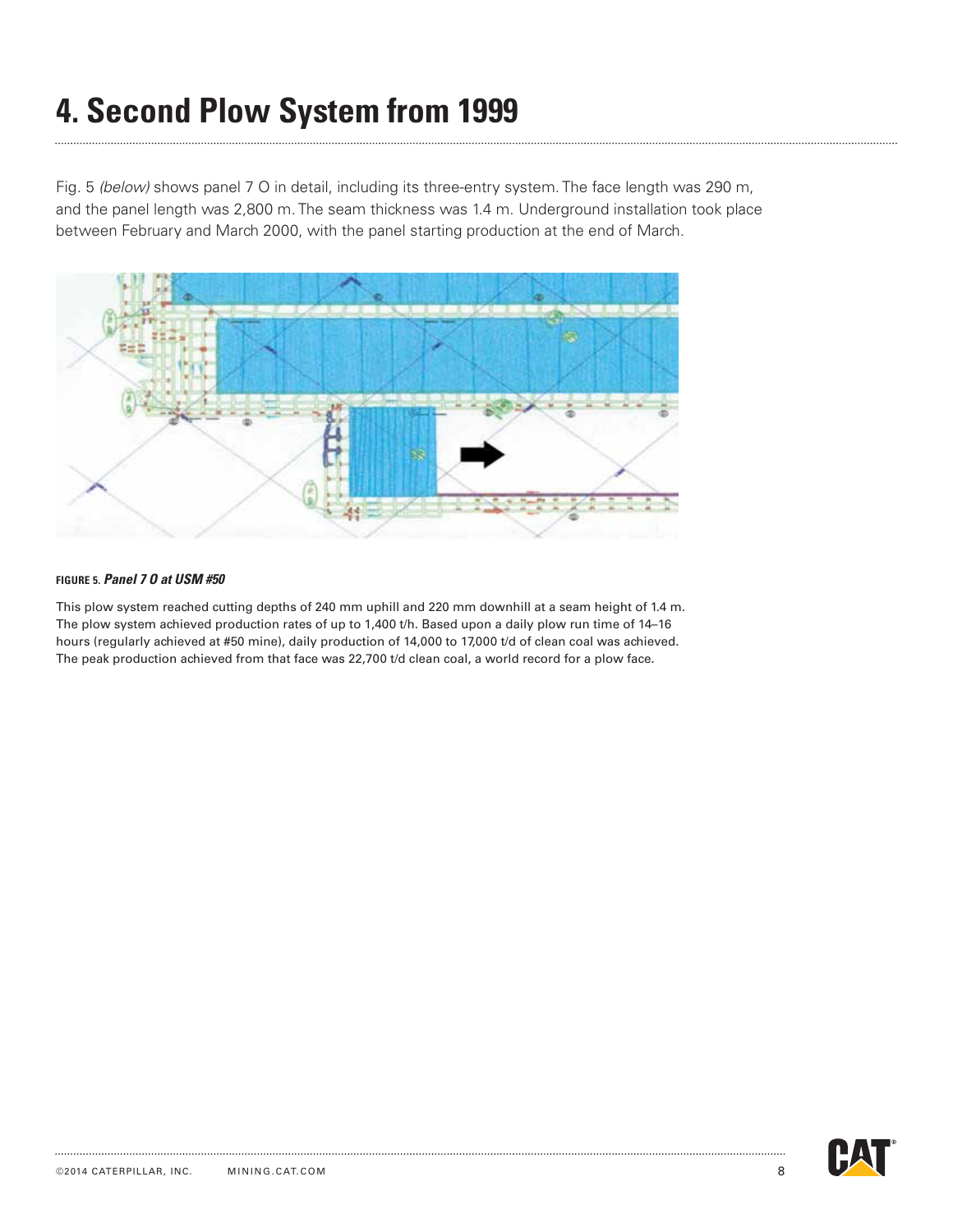### **5. Third Plow System from 2010**

After ten years of very intense mining activity, the Pinnacle Mine decided to purchase a new longwall system for extraction of the Pocahontas seam. A comprehensive study of available technologies was undertaken to select the most reliable and efficient system and ensure the lowest possible production costs. After a very detailed analysis, Pinnacle Mine—which at that time belonged to Cleveland Cliffs, Inc.—decided in favor of a plow system. After comprehensive discussions, the company decided to purchase an automated plow system from Bucyrus (now part of Caterpillar).

This plow met the following specifications:

- Face length: 300 m
- Roof support: Bucyrus 850/1930 2x3181
- Machine frame: MR35-1100/1500
- Installed plow power: 2 x 600 kW / 4,160 V, 60 Hz
- Plow box: HK 40-2
- Plow chain: 42 mm
- Plow speed: 1.98 m/s
- Plow body: GH1600 Pinnacle type (triple body)
- AFC: PF4/1132 mm with cross-frame
- AFC chain assembly: 2 x 34x126 mm, spacing 6
- AFC gearbox: KP30 CST
- Installed AFC power: 2 x 600 kW / 4,160 V, 60 Hz
- AFC speed: 2.13 m/s



**figure 6.** *The new plow system delivered to the Pinnacle Mine in 2010*

The newest plow system for the Pinnacle mine was assembled and extensively tested during the compatibility test, which took place in July 2010 in Houston, Pennsylvania. A 50-meter-long plow longwall system, together with roof supports, energy supply and control units, was set up, tuned and screened over a period of two weeks. This was necessary, as the system incorporated several new technical solutions being implemented for the first time.



**figure 7.** *Plow body of the 2010 plow system for the Pinnacle mine*

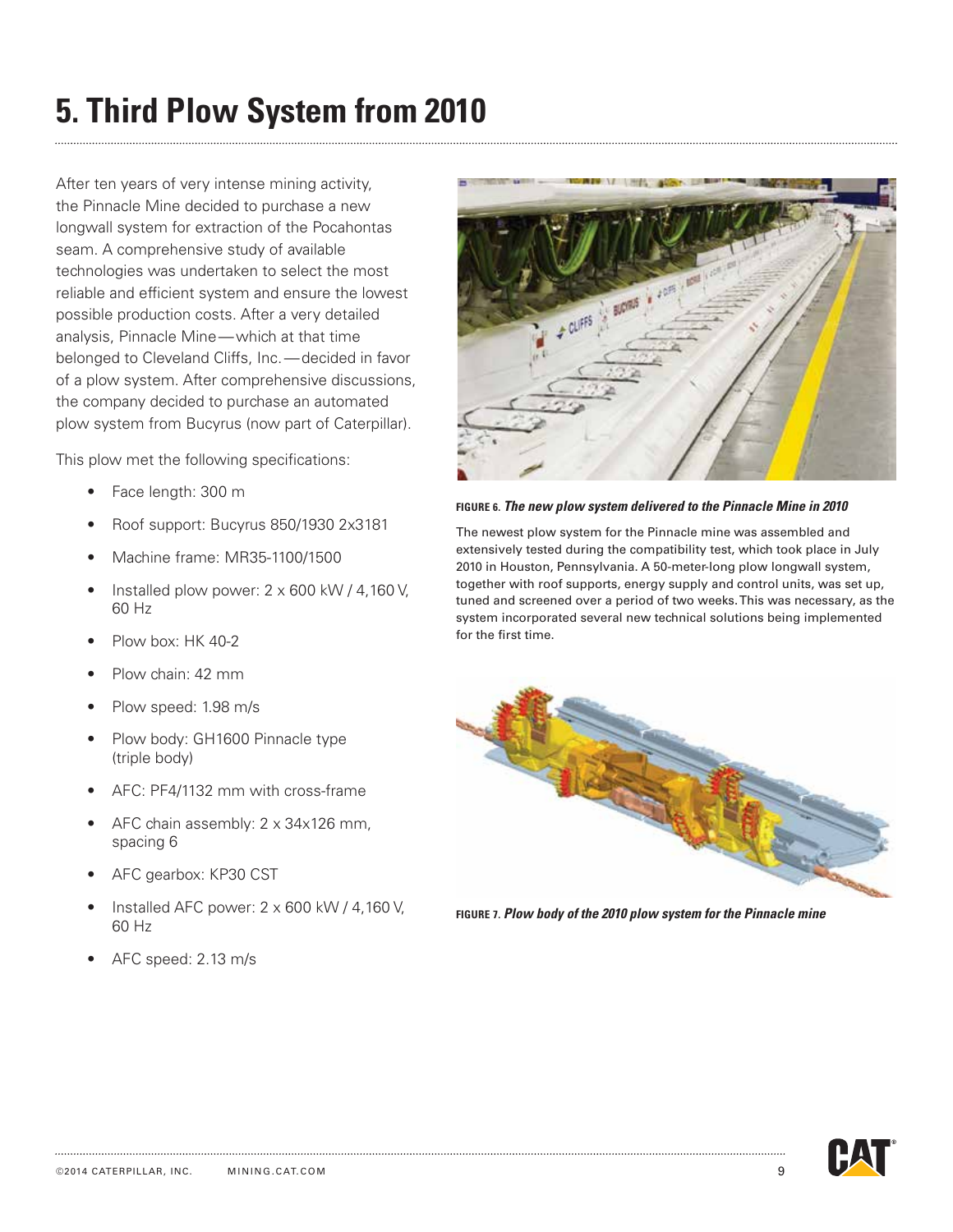### **5. Third Plow System from 2010**

The GH 1600-2 plow body for the new Pinnacle plow face had a similar configuration to the previous one. The plow body consists of two external parts and one intermediate part, with the drive chain attached to the plow body via the pulling sledge. The plow body is designed in this way because heavy coal streams would be difficult to load onto the AFC with a single body. The bottom bits are located near to the middle of the lateral axis to improve the behavior of the plow body when crossing undulations.

The plow system consists of two types of roof supports: face and gate. Face roof supports support the roof where coal is being mined while gate roof supports protect the gate ends of the plow system.

The face roof supports have a retracted height of 0.88 m and an extended height of 1.97 m. A hydraulic cylinder with a diameter of 300 mm delivers a yield strength of 715 tons. The transport length, which is critical for a roof support around the mine, is 5.64 m, and the roof support weights 16.3 tonnes.

The gate roof supports have a yield strength of 945 tonnes, a retracted height of 1.14 m and an extended height of 3.05 m. The collapsed and extended height ranges are slightly higher to accommodate and protect the equipment in the gate entry. The length and weight increase substantially to 8.18 m inches and 26.1 tonnes, respectively.

These roof supports have been designed and validated through rigorous testing. Their life expectancy will enhance overall performance and the ultimate return on investment.



**figure 8.** *A face roof support for the newest Pinnacle plow system*

The plow system commenced service at the Pinnacle mine at the end of 2009 in a relatively short panel. After the move to a new panel, the plow system started again in the spring of 2011. In mid-2011, the Mining Safety and Health Administration (MSHA) closed the Pinnacle mine for several months because of a CO occurrence and required countermeasures.

Currently, the Pinnacle Mine and its plow system face have been operational again for some two months and achieving daily production rates of over 10,000 tonnes. The current production restrictions are caused by CH4 occurrence. The performance of the Pinnacle mine is expected to increase significantly after overcoming these restrictions.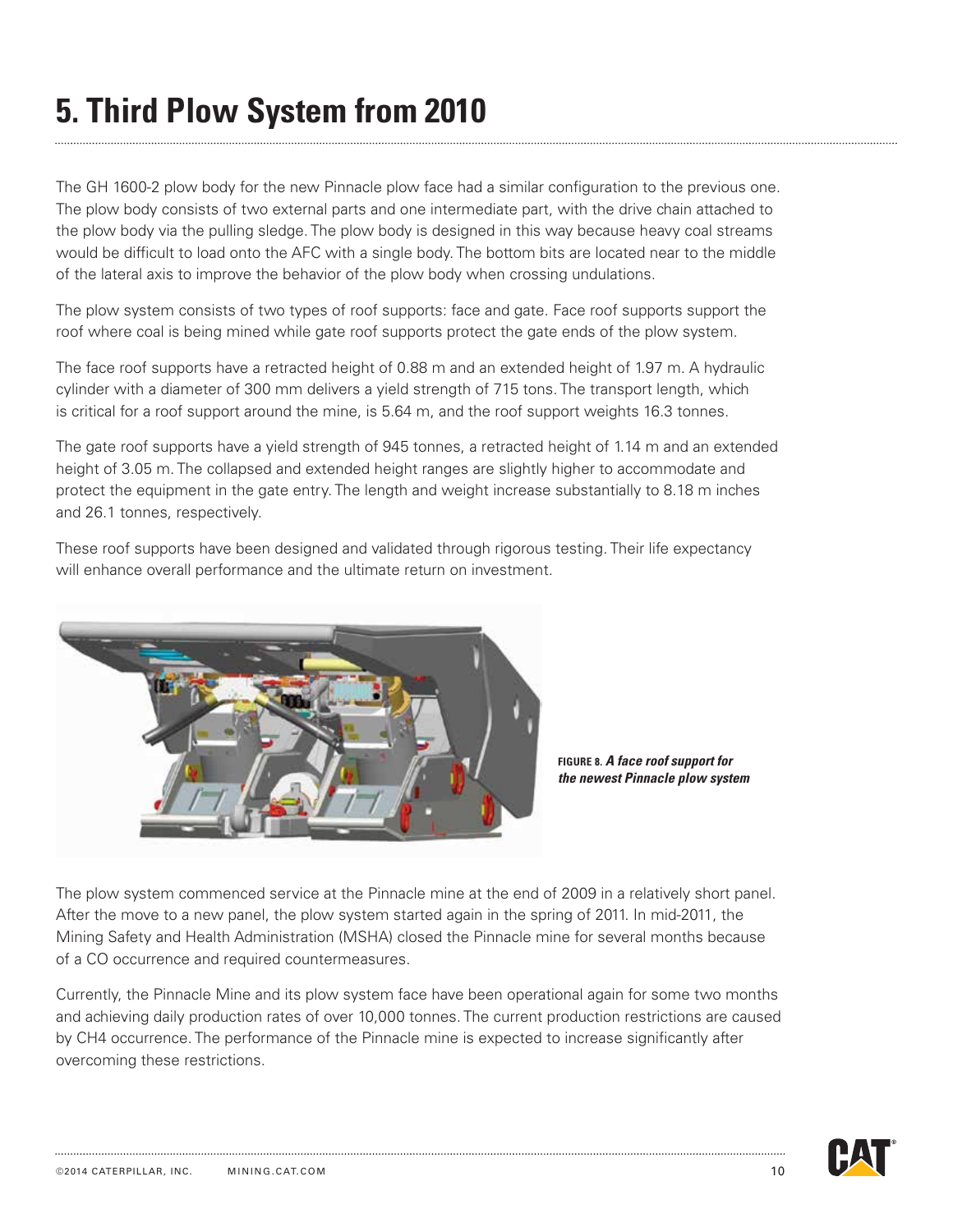# **6. Summary**

Based on a performance perception dating back to the 1970s, when plow systems were not automated and did not have the cutting and conveying power of today's systems, the US has been reluctant to embrace plow technology.

Nevertheless, the Pinnacle Mine (former U.S. Steel #50 Mine) in West Virginia has been using plow systems since 1977. In 1989, U.S. Steel #50 Mine purchased world's first automated plow system from the German company Westfalia Lünen. This system operated for ten years and achieved excellent production: Almost 11,000 t/d clean coal in Pocahontas #3 with an average seam thickness of 1.25 m.

Ten years later, the next plow system—this time purchased from DBT—was implemented in U.S. Steel Mine #50, operating successfully for the next 11 years and setting the plow face world record of 22,700 tonnes of clean coal in a day.

In 2010, following exhaustive research into the most efficient mining method for low-seam coal, Cliffs Natural Resources decided to use an automated Cat plow longwall as the safest, most cost-effective and most environmentally friendly way to extract coal from low and medium seams—seams with thickness of less than 1.8 m.